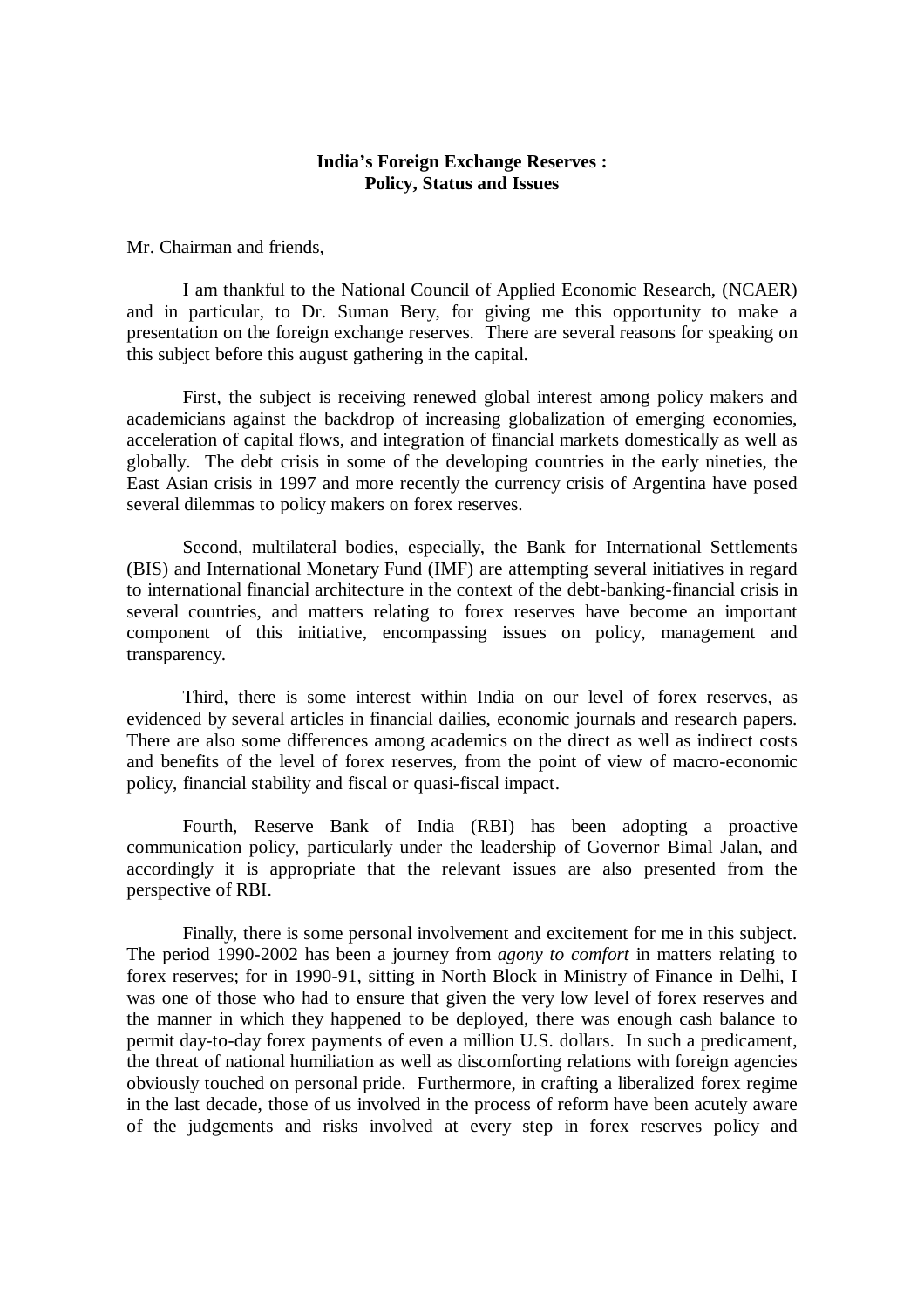management. Over the period, without adding much to the stock of external debt, there has been a quantum jump in forex reserves. This position needs to be contrasted with the 1980s, when external debt, especially short term debt, mounted while the forex reserves got depleted. In fact, it is often held that, between 1956 and 1992, India faced balance of payments constraints in all but six years, while during the last ten years, there has never been a feeling of constraint on this account, eventhough the period coincided with liberalization of external account, global currency crisis and domestic political uncertainties.

This presentation attempts to capture the basic concepts, theory and practice with orientation on issues relevant to India. The questions addressed are; What are forex reserves? Why hold forex reserves and how did the policy evolve? What is the appropriate level of reserves? How does the current status appear in terms of indicators of adequacy of reserves? The presentation proceeds further to focus on several aspects of forex management, such as the implications for quasi fiscal deficit and communication policy of the RBI. The issues in regard to policy and management of forex reserves in India are posed in some detail while the concluding part contains my random thoughts from a futuristic perspective. Given the broad canvass and well recognized complexity, the presentation, for most part, touches on the broad contours without going into abstruse technical and academic details.

The subject of forex reserves may be broadly classified into two inter-linked areas, namely, the theory of reserves, and the management of reserves. The theory of reserves encompasses issues relating to institutional and legal arrangements for holding reserve assets, conceptual and definitional aspects, objectives for holding reserve assets, exchange rate regimes, and conceptualization of the appropriate level of foreign reserves. In essence, a theoretical framework for reserves provides the rationale for holding forex reserves. Reserve management is mainly guided by the portfolio management consideration i.e., how best to deploy foreign reserve assets? The portfolio considerations take into account *inter alia*, safety, liquidity and yield on reserves as the principal objectives of reserve management. The institutional and legal arrangements are largely country specific and these difference should be recognised in approaching the critical issues relating to both reserve management practices and policy making.

## **What are Forex Reserves?**

Conceptually, a unique definition of forex reserves is not available as there have been divergence of views in terms of coverage of items, ownership of assets, liquidity aspects and need for a distinction between owned and non-owned reserves Nevertheless, for policy and operational purposes, most countries have adopted the definition suggested by the International Monetary Fund (Balance of Payments Manual, and Guidelines on Foreign Exchange Reserve Management, 2001); which defines reserves as external assets that are readily available to and controlled by monetary authorities for direct financing of external payments imbalances, for indirectly regulating the magnitudes of such imbalances through intervention in exchange markets to affect the currency exchange rate, and/or for other purposes.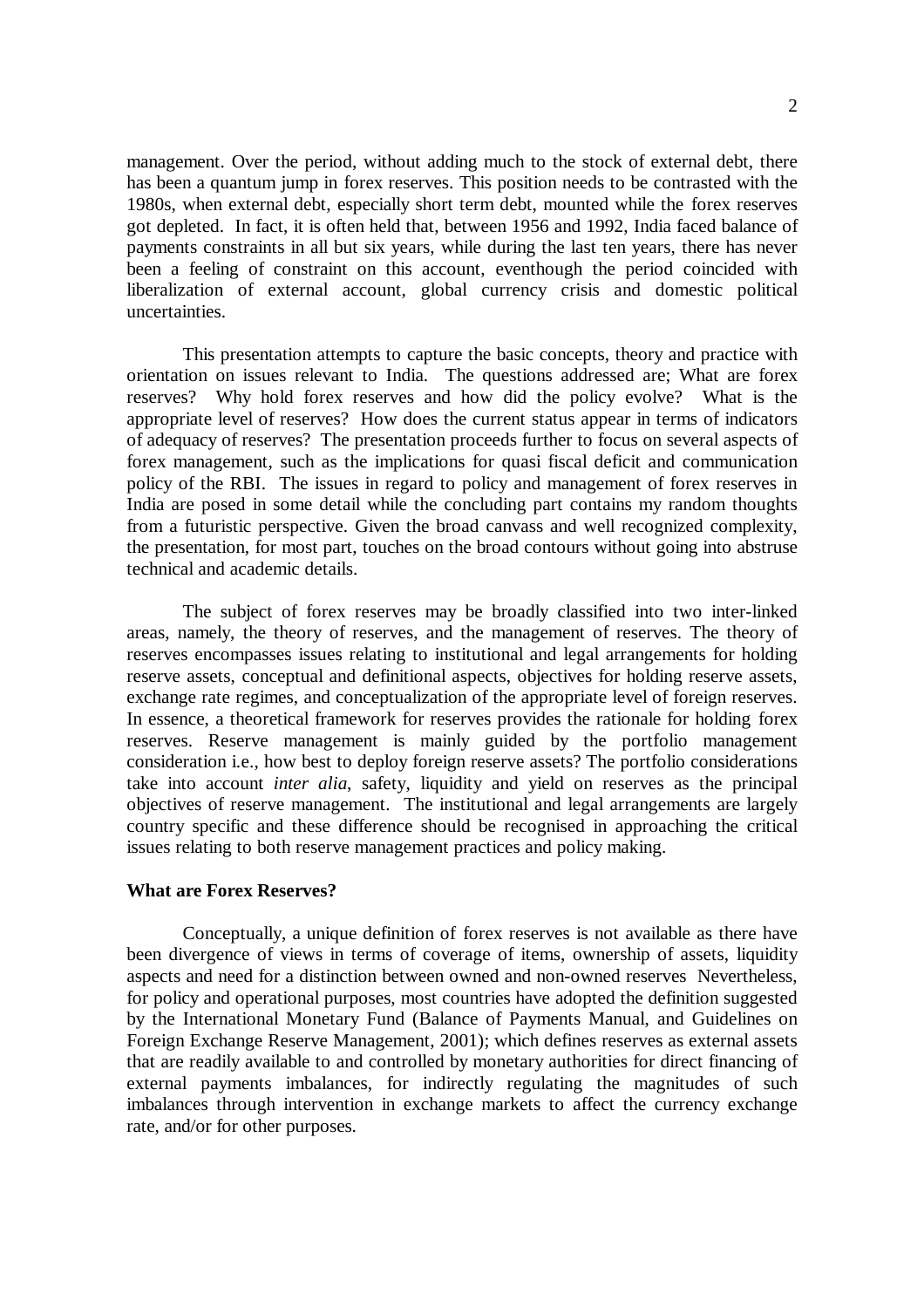The standard approach for measuring international reserves takes into account the unencumbered international reserve assets of the monetary authority; however, the foreign currency and the securities held by the public including the banks and corporate bodies are not accounted for in the definition of official holdings of international reserves.

 In India, the Reserve Bank of India Act 1934 contains the enabling provisions for the RBI to act as the custodian of foreign reserves, and manage reserves with defined objectives. The powers of being the custodian of foreign reserves is enshrined, in the first instance, in the preamble of the Act. The 'reserves' refer to both foreign reserves in the form of gold assets in the Banking Department and foreign securities held by the Issue Department, and domestic reserves in the form of 'bank reserves'. The composition of foreign reserves is indicated, a minimum reserve system is set out, and the instruments and securities in which the country's reserves could be deployed are spelt out in the relevant Sections of the RBI Act.

In brief, in India, what constitutes forex reserves; who is the custodian and how it should be deployed are laid out clearly in the Statute, and in an extremely conservative fashion as far as management of reserves is concerned. In substantive terms, RBI functions as the custodian and manager of forex reserves, and operates within the overall policy framework agreed upon with Government of India.

## **Why Hold Forex Reserves?**

Technically, it is possible to consider three motives i.e., transaction, speculative and precautionary motives for holding reserves. International trade gives rise to currency flows, which are assumed to be handled by private banks driven by the transaction motive. Similarly, speculative motive is left to individual or corporates. Central bank reserves, however, are characterized primarily as a last resort stock of foreign currency for unpredictable flows, which is consistent with precautionary motive for holding foreign assets. Precautionary motive for holding foreign currency, like the demand for money, can be positively related to wealth and the cost of covering unplanned deficit, and negatively related to the return from alternative assets.

From a policy perspective, it is clear that the country benefits through economies of scale by pooling the transaction reserves, while subserving the precautionary motive of keeping official reserves as a 'war chest'. Furthermore, forex reserves are instruments to maintain or manage the exchange rate, while enabling orderly absorption of international money and capital flows. In brief, official reserves are held for precautionary and transaction motives keeping in view the aggregate of national interests, to achieve balance between demand for and supply of foreign currencies, for intervention, and to preserve confidence in the country's ability to carry out external transactions.

Reserve assets could be defined with respect to assets of monetary authority as the custodian, or of sovereign government as the principal. For the monetary authority, the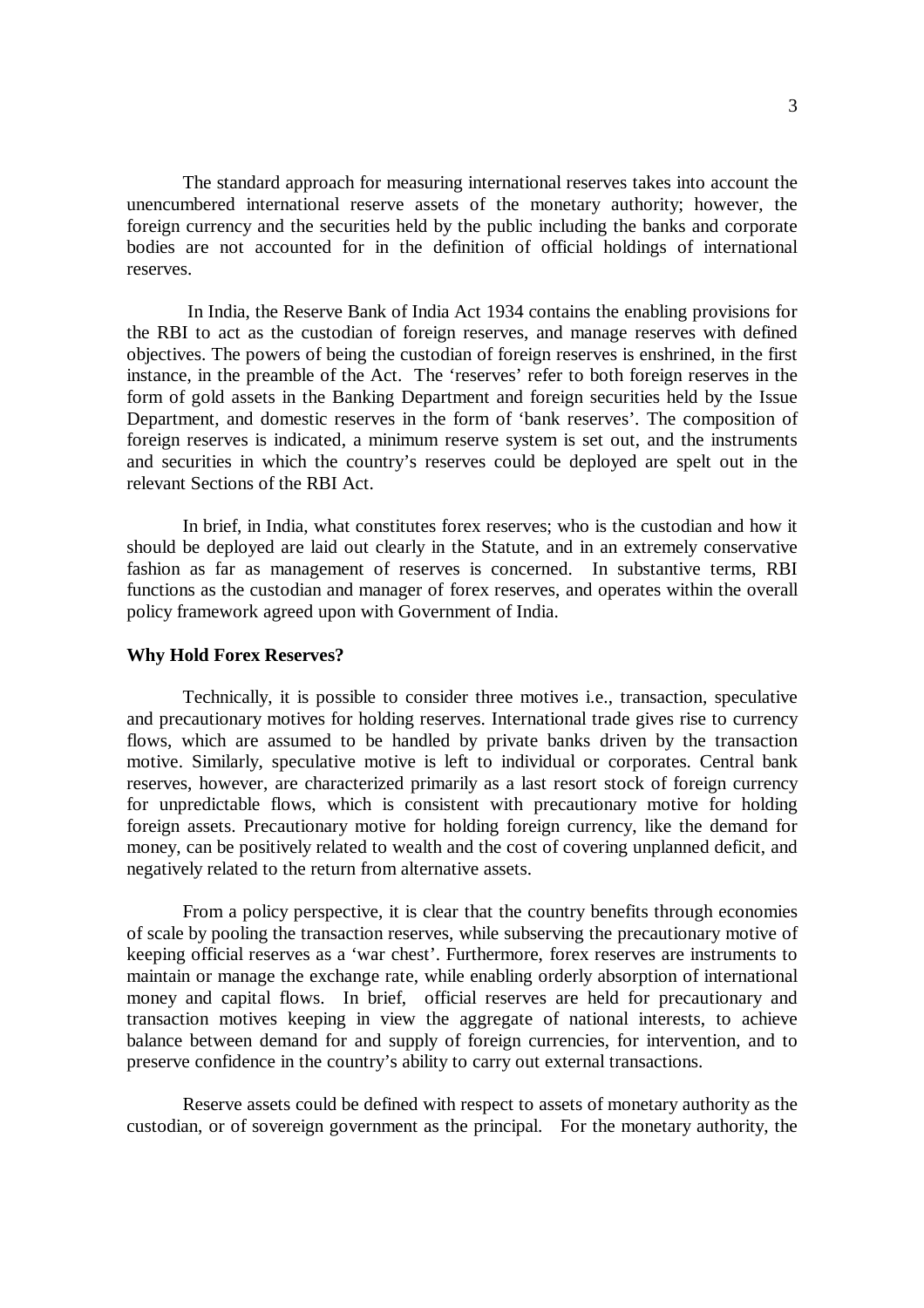4

motives for holding reserves may not deviate from the monetary policy objectives, while for government, the objectives of holding reserves may go beyond that of the monetary authorities. In other words, the final expression of the objective of holding reserve assets would be influenced by the reconciliation of objectives of the monetary authority as the custodian and the government as principal. There are cases, however, when reserves are used as a convenient mechanism for government purchases of goods and services, servicing foreign currency debt of government, insurance against emergencies, and in respect of a few, as a source of income.

What are the dominant policy objectives in regard to forex reserves in India? It is difficult to lay down objectives in very precise terms, nor is it possible to order all relevant objectives by order of precedence in view of emerging situations which are described later. For the present, a list of objectives in broader terms may be encapsulated viz., (a) maintaining confidence in monetary and exchange rate policies, (b) enhancing capacity to intervene in forex markets, (c) limiting external vulnerability by maintaining foreign currency liquidity to absorb shocks during times of crisis including national disasters or emergencies; (d) providing confidence to the markets especially credit rating agencies that external obligations can always be met, thus reducing the overall costs at which forex resources are available to all the market participants, and (e) incidentally adding to the comfort of the market participants, by demonstrating the backing of domestic currency by external assets.

At a formal level, the objective of reserve management in India could be found in the RBI Act, where the relevant part of the preamble reads as 'to use the currency system to the country's advantage and with a view to securing monetary stability'. This statement may be interpreted to hold that monetary stability means internal as well as external stability; implying stable exchange rate as the overall objective of the reserve management policy. While internal stability implies that reserve management cannot be isolated from domestic macroeconomic stability and economic growth, the phrase 'to use the currency system to the country's advantage' implies that maximum gains for the country as a whole or economy in general could be derived in the process of reserve management, which not only provides for considerable flexibility to reserve management practice, but also warrants a very dynamic view of what the country needs and how best to meet the requirements. In other words, the financial return or trade off between financial costs and benefits of holding and maintaining reserves is not the only or the predominant objective in management of reserves.

### **Evolution of Reserve Management Policy in India**

India's approach to reserve management, until the balance of payments crisis of 1991 was essentially based on the traditional approach, i.e., to maintain an appropriate level of import cover defined in terms of number of months of imports equivalent to reserves. For example, the RBI's Annual Report 1990-91 stated that the import cover of reserves shrank to 3 weeks of imports by the end of December 1990, and the emphasis on import cover constituted the primary concern say, till 1993-94. The approach to reserve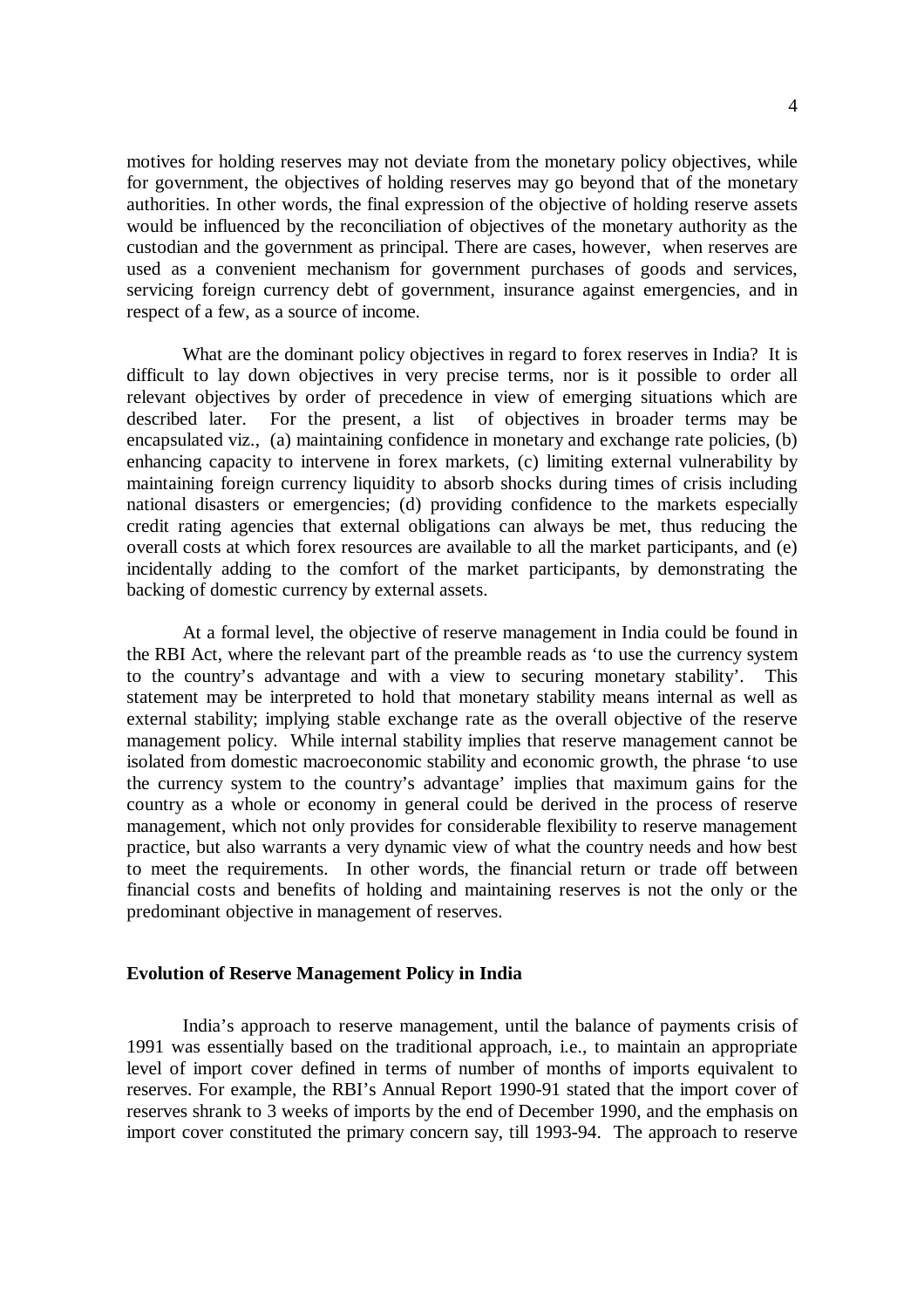management, as part of exchange rate management, and indeed external sector policy underwent a paradigm shift with the adoption of the recommendations of the High Level Committee on Balance of Payments (Chairman: Dr. C. Rangarajan). The Report, of which I had the privilege of being Member-Secretary, articulated an integrated view of the issues and made specific recommendations on foreign currency reserves. The relevant extracts are:

"It has traditionally been the practice to view the level of desirable reserves as a percentage of the annual imports-say reserves to meet three months imports or four months imports. However, this approach would be inadequate when a large number of transactions and payment liabilities arise in areas other than import of commodities. Thus, liabilities may arise either for discharging short-term debt obligations or servicing of medium-term debt, both interest and principal. The Committee recommends that while determining the target level of reserve, due attention should be paid to the payment obligations in addition to the level of imports. The Committee, recommends that the foreign exchange reserves targets be fixed in such a way that they are generally in a position to accommodate imports of three months. (Paragraph 6.3)

In the view of the Committee, the factors that are to be taken into consideration in determining the desirable level of reserves are: the need to ensure a reasonable level of confidence in the international financial and trading communities about the capacity of the country to honour its obligations and maintain trade and financial flows; the need to take care of the seasonal factors in any balance of payments transaction with reference to the possible uncertainties in the monsoon conditions of India; the amount of foreign currency reserves required to counter speculative tendencies or anticipatory actions amongst players in the foreign exchange market; and the capacity to maintain the reserves so that the cost of carrying liquidity is minimal." (Paragraph 6.4)

With the introduction of market determined exchange rate as mentioned in the RBI's Annual Report, 1995-96 a change in the approach to reserve management was warranted and the emphasis on import cover had to be supplemented with the objective of smoothening out the volatility in the exchange rate, which has been reflective of the underlying market condition.

Against the backdrop of currency crises in East-Asian countries, and in the light of country experiences of volatile cross-border capital flows, the Reserve Bank's Annual Report 1997-98 reiterated the need to take into consideration a host of factors, but is noteworthy for bringing to the fore the shift in the pattern of leads and lags in payments/receipts during exchange market uncertainties and emphasized that besides the size of reserves, the quality of reserves also assume importance. Highlighting this, the Report stated that unencumbered reserve assets (defined as reserve assets net of encumbrances such as forward commitments, lines of credit to domestic entities,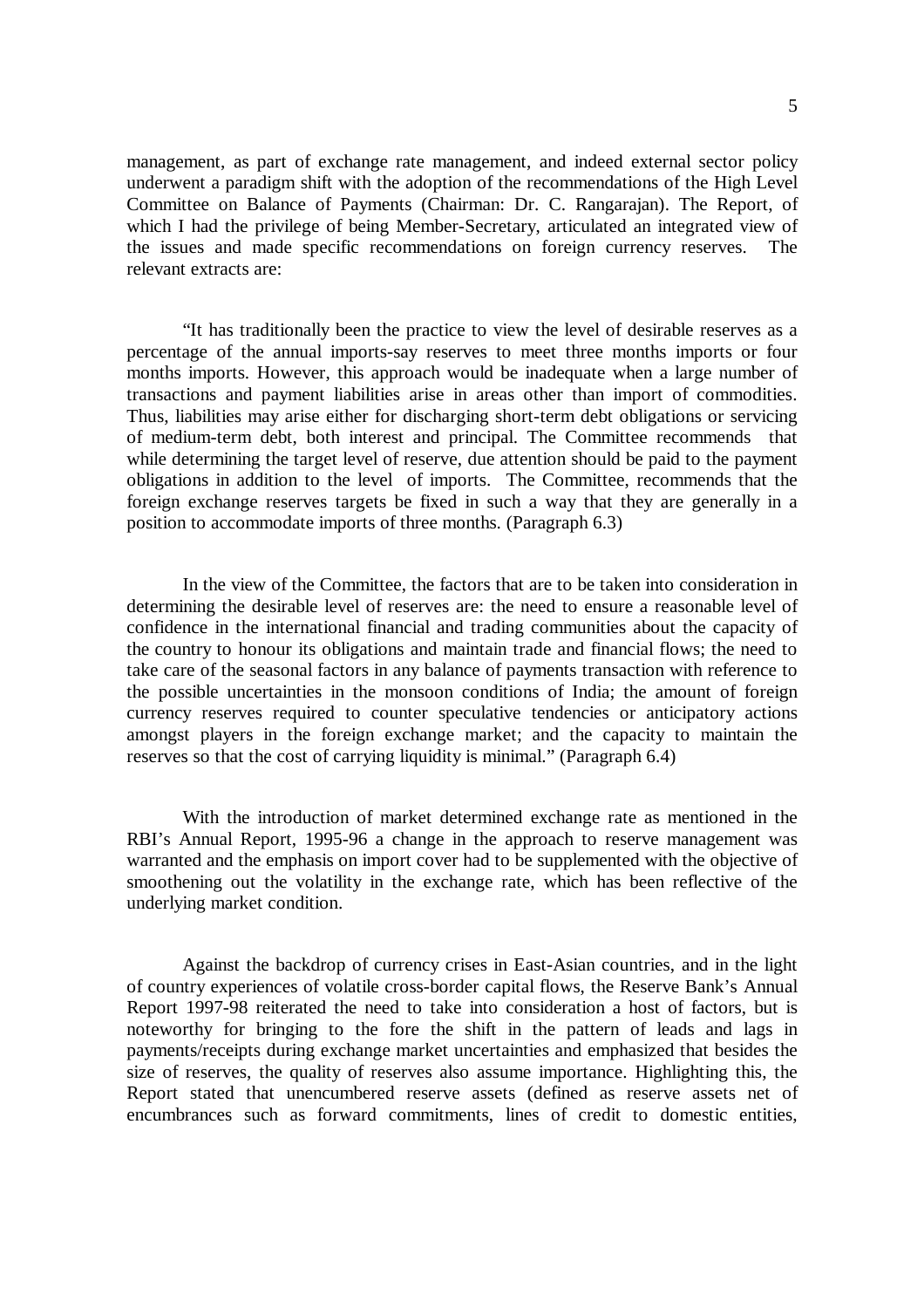guarantees and other contingent liabilities) must be available at any point of time to the authorities for fulfilling various objectives assigned to reserves.

As a part of prudent management of external liabilities, the RBI policy is to keep forward liabilities at a relatively low level as a proportion of gross reserves and the emphasis on prudent reserve management i.e., keeping forward liabilities within manageable limits, was highlighted in the RBI's Annual Report, 1998-99.

The RBI Annual Report, 1999-2000 stated that the overall approach to management of India's foreign exchange reserves reflects the changing composition of balance of payments and liquidity risks associated with different types of flows and other requirements and the introduction of the concept of liquidity risks is noteworthy.

"The policy for reserve management is built upon a host of identifiable factors and other contingencies, including, *inter alia*, the size of the current account deficit and short term liabilities (including current repayment obligations on long term loans), the possible variability in portfolio investment, and other types of capital flows, the unanticipated pressures on the balance of payments arising out of external shocks and movements in repatriable foreign currency deposits of non-resident Indians." (Paragraph 6.30)

While focusing on prudent management of foreign exchange reserves in recent years, RBI's Annual Report 2000-01 elaborated on 'liquidity risk' associated with different types of flows. The Report stated that with the changing profile of capital flows, the traditional approach of assessing reserve adequacy in terms of import cover has been broadened to include a number of parameters which take into account the size, composition, and risk profiles of various types of capital flows as well as the types of external shocks to which the economy is vulnerable.

Governor Jalan's latest statement on Monetary and Credit Policy (April 29, 2002) provides, an up-to-date and comprehensive view on the approach to reserve management and of special significance is the statement :

"a sufficiently high level of reserves is necessary to ensure that even if there is prolonged uncertainty, reserves can cover the "liquidity at risk" on all accounts over a fairly long period. Taking these considerations into account, India's foreign exchange reserves are now very comfortable." (Paragraph 23)… ."the prevalent national security environment further underscores the need for strong reserves. We must continue to ensure that, leaving aside short-term variations in reserves level, the quantum of reserves in the longrun is in line with the growth of the economy, the size of risk-adjusted capital flows and national security requirements. This will provide us with greater security against unfavourable or unanticipated developments, which can occur quite suddenly." (Paragraph 24).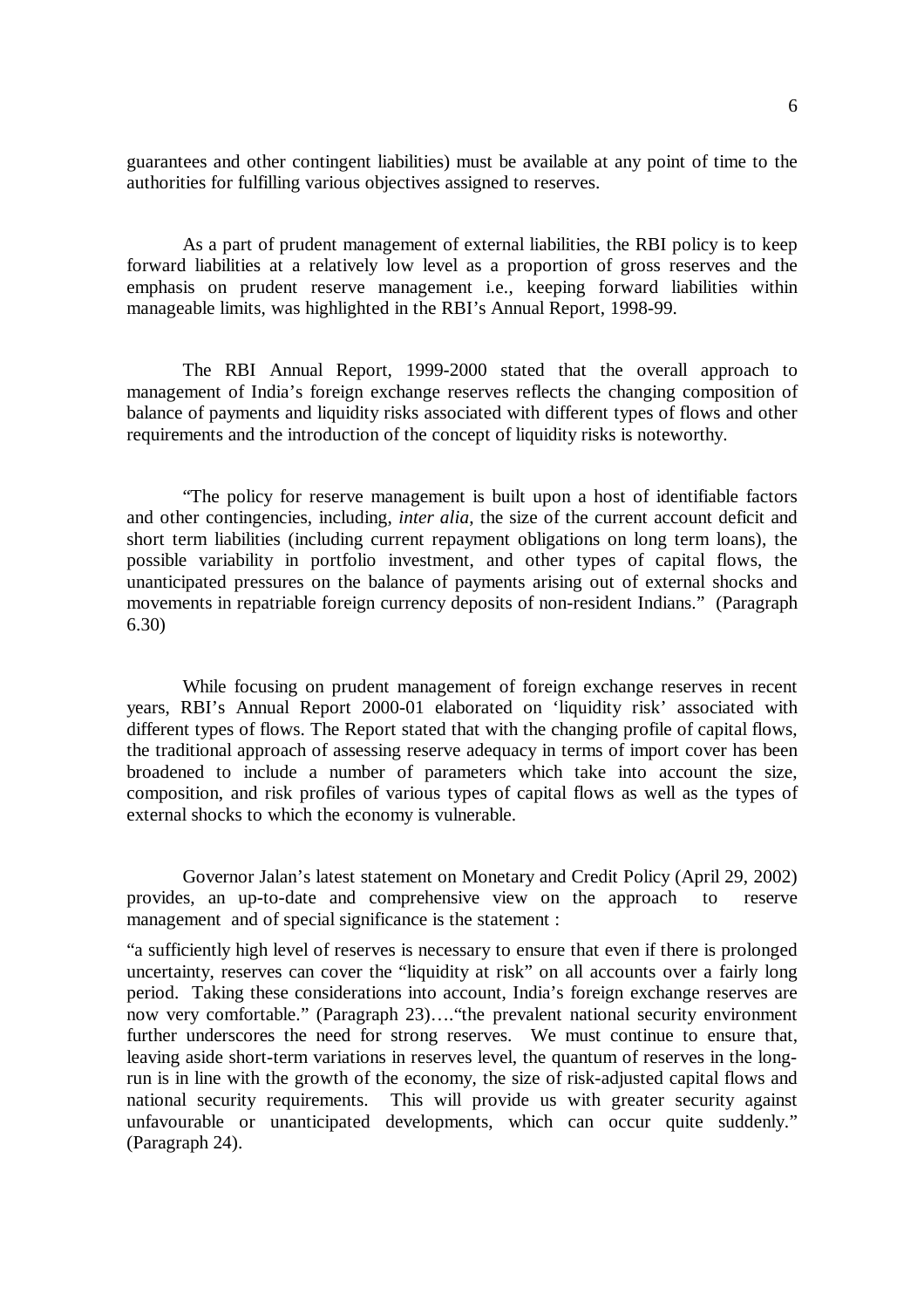The above discussion points to evolving considerations and indeed a paradigm shift in India's approach to reserve management. The shift has occurred from a single indicator to a menu or multiple indicators approach. Furthermore, the policy of reserve management is built upon a host of factors, some of them are not quantifiable, and in any case, weights attached to each of them do change from time to time.

### **What is the Appropriate Level of Forex Reserves?**

Basic motives for holding reserves do result in alternative frameworks for determining appropriate level of foreign reserves. Efforts have been made by economists to present an optimising framework for maintaining appropriate level of foreign reserves and one viewpoint suggests that optimal reserves pertain to the level at which marginal social cost equals marginal social benefit. Optimal level of reserves has also been indicated as the level where marginal productivity of reserves plus interest earned on reserve assets equals the marginal productivity of real resources and this framework encompasses exchange rate stability as the predominant objective of reserve management. Since the underlying costs and benefits of reserves can be measured in several ways, these approaches to optimal level provide ample scope for developing a host of indicators of appropriate level of reserves.

It is possible to identify four sets of indicators to assess adequacy of reserves, and each of them do provide an insight into adequacy though none of them may by itself fully explain adequacy. First, the *money based indicators* including reserve to broad money or reserves to base money which provide a measure of potential for resident based capital flight from currency. An unstable demand for money or the presence of a weak banking system may indicate greater probability of such capital flights. Money based indicators, however, suffer from several drawbacks. In countries, where money demand is stable and confidence in domestic currency high, domestic money demand tends to be larger and reserves over money ratios, relatively small. Therefore, while a sizable money stock in relation to reserves, *prima facie*, suggests a large potential for capital flight out of money, it is not necessarily a good predictor of actual capital flight. Money based indicators also do not capture comprehensively the potential for domestic capital flight. Moreover, empirical studies find a weak relationship between money based indicator and occurrence and depth of international crises.

Secondly, *trade based indicators*, usually the import-based indicators defined in terms of reserves in months of imports provide a simple way of scaling the level of reserves by the size and openness of the economy. It has a straightforward interpretationa number of months a country can continue to support its current level of imports if all other inflows and outflows cease. As the measure focuses on current account, it is relevant for small economies, which have limited access and vulnerabilities to capital markets. For substantially open economies with a sizable capital account, the import cover measure may not be appropriate.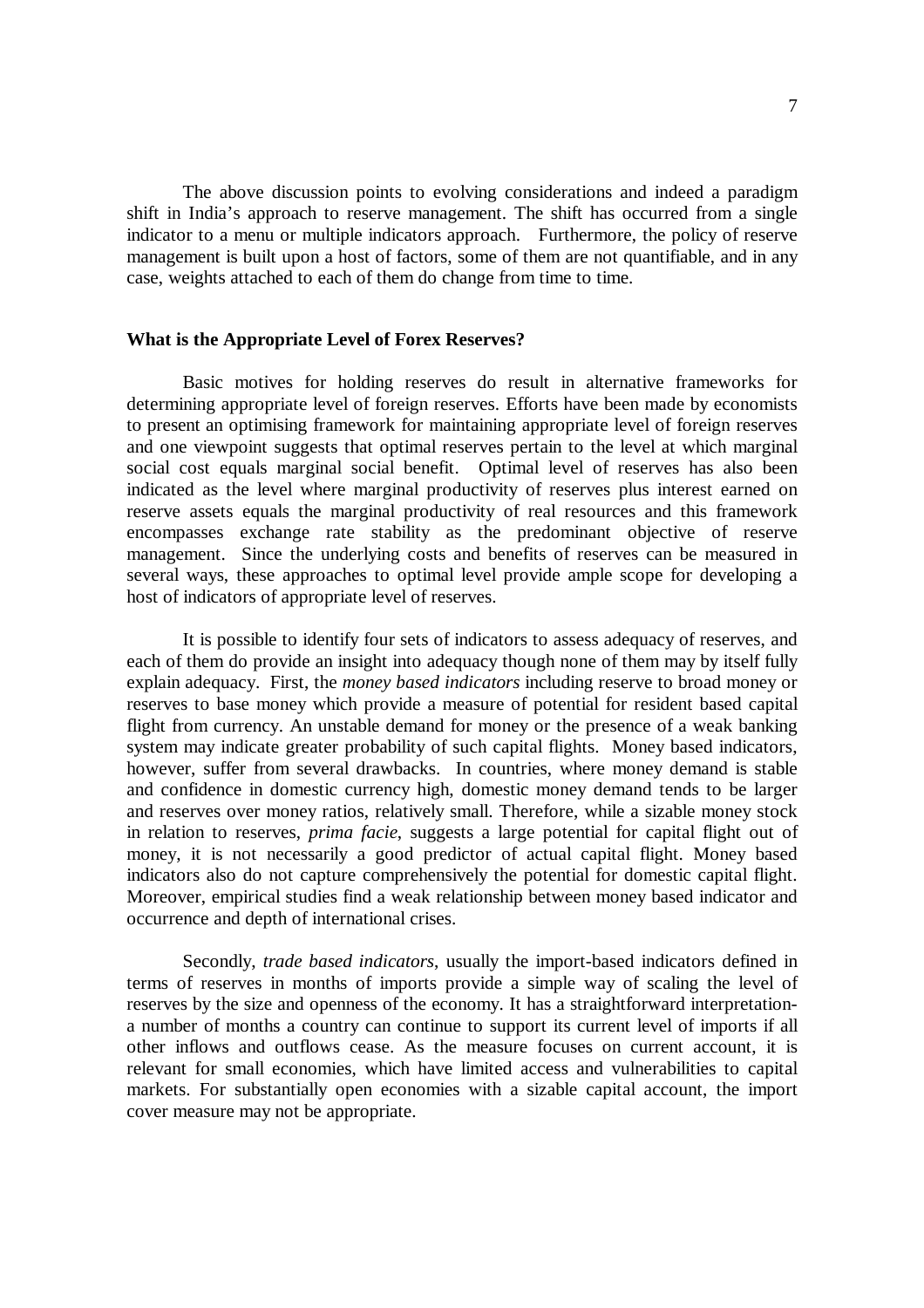Thirdly, *debt based indicators* are of recent origin; they appeared with episodes of international crises, as several studies confirmed that reserves to short term debt by remaining maturity is a better indicator of identifying financial crises. Debt-based indicators are useful for gauging risks associated with adverse developments in international capital markets. Since short-term debt by remaining maturity provides a measure of all debt repayments to nonresidents over the coming year, it constitutes a useful measure of how quickly a country would be forced to adjust in the face of capital market distortion. Studies have shown that it could be the single most important indicator of reserve adequacy in countries with significant but uncertain access to capital markets.

Fourthly, more recent approaches to reserve adequacy have suggested a combination of current-capital accounts as the meaningful measure of *liquidity risks*. Of particular interest, is the *Guidotti Rule*, which has received wide appreciation form many central bankers including Alan Greenspan, postulates that the ratio of short term debt augmented with a projected current account deficit (or another measure of expected borrowing) could serve useful an indicator of how long a country can sustain external imbalance without resorting to foreign borrowing. As a matter of practice, the Guidotti Rule suggests that the countries should hold external assets sufficient to ensure that they could live without access to new foreign borrowings for up to twelve months. This implies that the usable foreign exchange reserves should exceed scheduled amortisation of foreign currency debts (assuming no rollover during the following year).

*Alan Greenspan* suggests a *'Liquidity at Risk' Rule* that takes into account the foreseeable risks that a country could face in the event of (a) near absence of a purely non-interventionist exchange rate policies and (b) cost-benefit trade-off in the quantity of reserve accumulation. Accordingly, a country's liquidity position could be calculated under a range of possible outcomes for relevant financial variables such as exchange rate, commodity prices, credit spreads, *etc*. While the concept of 'Liquidity at Risks' has been broadly discussed at different fora, it appears that no specific methodology has been outlined. It has been left to institutions and countries to develop their own approaches.

# **Level of Forex Reserves in India**

The Indian approach to determining adequacy of forex reserves has been evolving over the past few years, especially since the pioneering Report of the High Level Committee on Balance of Payments, culminating in Governor Jalan's exposition of the combination of global uncertainties, domestic economy and national security considerations in determining liquidity at risk and thus assessing reserve adequacy. It is appropriate to submit stylized facts in relation to some of the indicators of reserveadequacy described here without making any particular judgment about adequacy.

The foreign exchange reserves include three items; gold, SDRs and foreign currency assets. As on May 3, 2002, out of the US \$ 55.6 billion of total reserves, foreign currency assets account the major share at US \$ 52.5 billion. Gold accounts for about US \$ 3 billion. In July 1991, as a part of reserve management policy, and as a means of raising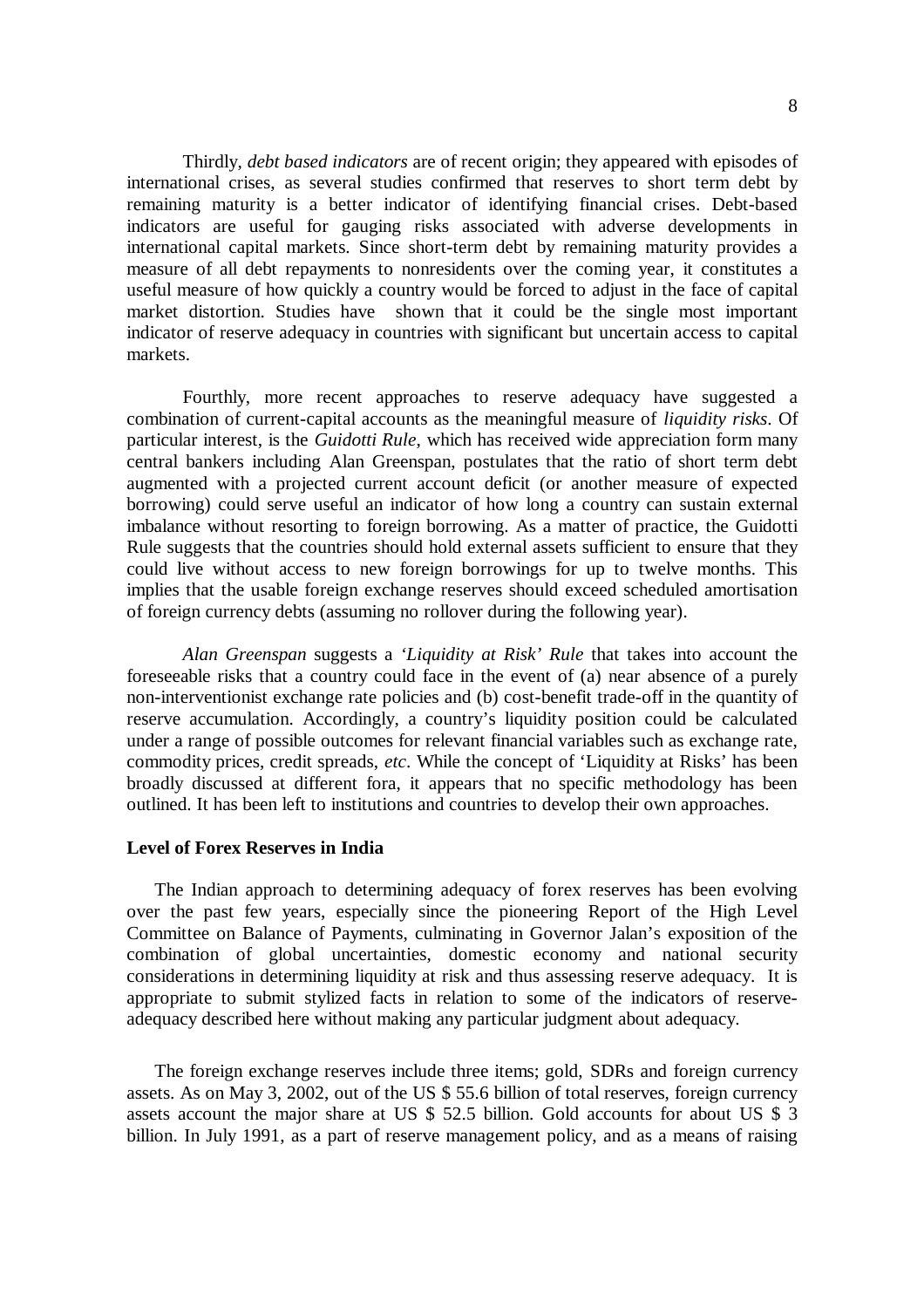resources, the RBI temporarily pledged gold to raise loans. The gold holdings, thus have played a crucial role of reserve management at a time of external crisis. Since then, Gold has played passive role in reserve management.

The level of foreign exchange reserves has steadily increased from US\$ 5.8 billion as at end-March, 1991 to US\$ 54.1 billion as at end-March 2002 and further to US\$ 55.6 billion as at May 3, 2002. The traditional measure of trade based indicator of reserve adequacy, *i.e.,* the import cover (defined as the twelve times the ratio of reserves to merchandise imports ) which shrank to 3 weeks of imports by the end of December 1990, has improved to about 11.5 months as at end-March 2002.

In terms of money-based indicators, the proportion of net foreign exchange assets of RBI (NFA) to currency with the public has sharply increased from 15 per cent in 1991 to 109 per cent as at end-March 2002. The proportion of NFA to broad money(M3) has increased by more than six fold; from 3 per cent to 18 per cent.

The debt-based indicators of reserve adequacy show remarkable improvement in the 1990s. The proportion of short term debt (i.e., debt obligations with an original maturity up to one year) to foreign exchange reserves has substantially declined form 147 per cent as at end-March 1991 to 8 per cent as at end-March 2001. The proportion of volatile capital flows defined to include cumulative portfolio inflows and short term debt to reserves has lowered from 147 per cent in 1991 to 58.5 per cent as at end-March 2001. As part of sustainable external debt position, the short term debt component has decreased from 10 per cent as at end-March 1991 to 3 per cent as at end-March 2001. Similarly, the size of debt service payments relative to current receipts has decreased from 35 per cent in 1991 to 16 per cent in 2001.

### **Management of International Reserves**

In the recent years, for several reasons, increasing attention is being paid to management of international reserves. First, advent of the Euro as an alternate currency to US dollar; second, movement of many central banks out of gold; third, changes in exchange rate regimes; fourth, changing views on reserve adequacy and its role in crisis prevention; and fifth, operational use of "reserve targets" in calculating financing gaps by IMF. The attention to the subject is evidenced by increasing emphasis on transparency, accountability in various fora, and more recently, the issue of IMF guidelines on the subject.

Operationally, reserve management is a process that ensures that adequate official public sector foreign assets are readily available to and controlled by the authorities for meeting a defined range of objectives for a country. A reserve management entity is normally made responsible for the management of reserves and associated risks. Invariably, the reserve management entity is the central bank and hence the objectives of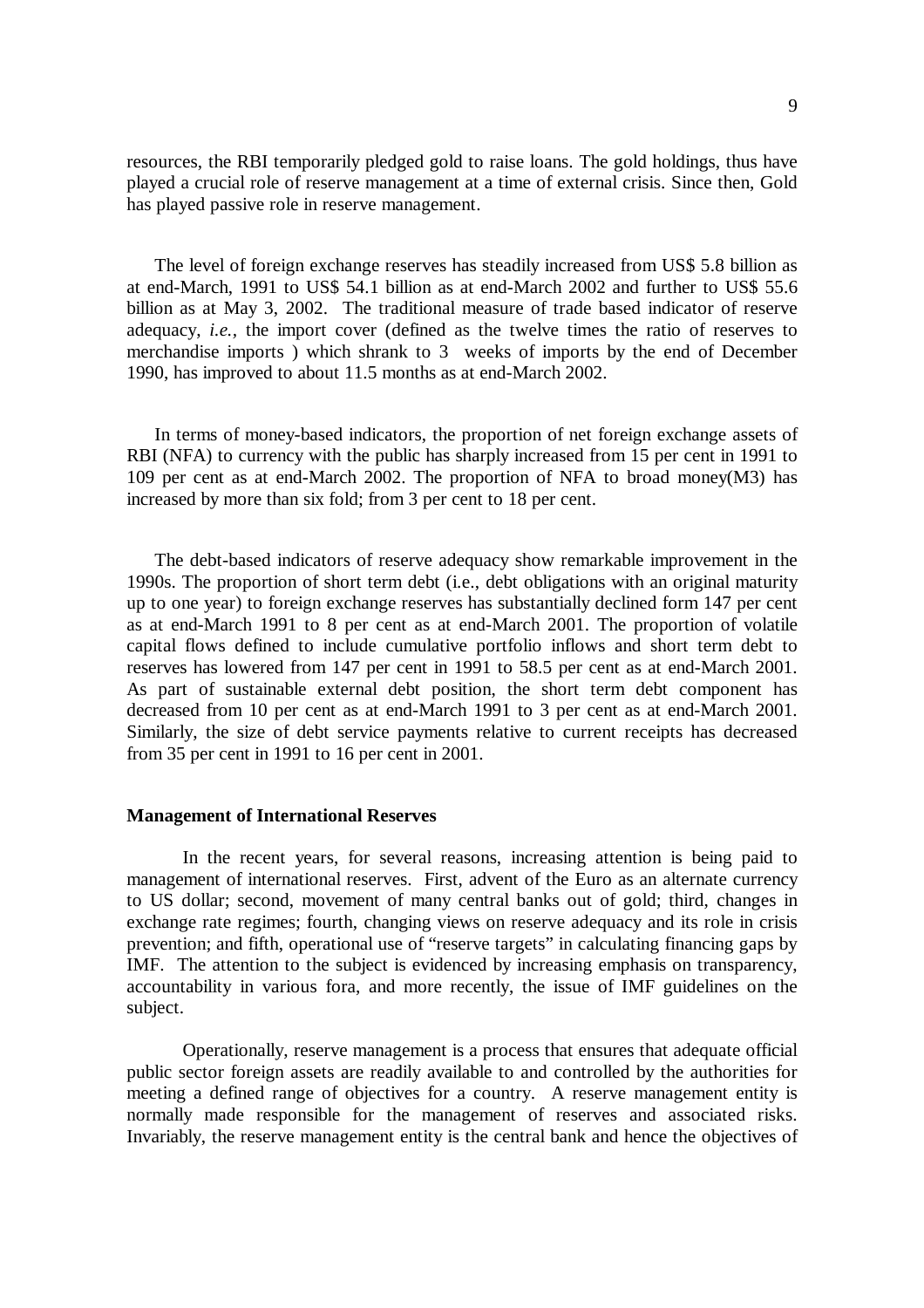reserve management tend to be critical as they would encompass the objectives of the monetary authority and the objectives of a portfolio manager or the custodian of reserves. As a monetary authority, a central bank's primary objective is to ensure macroeconomic financial stability in general and external stability in particular. As a custodian, the central bank's main objectives are to ensure liquidity, safety and yield on deployment of reserves.

In considering management of reserves, the benefits and costs of holding reserves are constantly assessed. On the benefits, recent international financial crises have shown that holding and managing sufficient reserves and disclosing adequate information to markets helps a country to prevent external crises, especially those stemming from the capital account. The growing appreciation of the role of reserves in crises prevention and as a buffer to manage exchange market pressures has given reserve management a more central role, now than before, in national economic policies. Maintaining high level of reserves to tide over external shocks, however, involves opportunity cost. The opportunity cost of holding reserves is the foregone investment because resources have been used to purchase reserves instead of increasing domestic capital. The marginal productivity of domestic capital is the opportunity cost of holding reserves and reserves management seeks to minimize the opportunity costs against the benefits that accrue from holding reserves.

The objectives of reserve management vary across countries, and a recent survey of reserve management practices of select countries (IMF guidelines, 2001) provide good insights on the subject. First, most countries hold reserves to support monetary policy. While ensuring liquidity in foreign exchange market to smooth out undue short-term fluctuations in exchange markets constitutes the primary objective, some countries take a cautious approach to intervention. Smaller countries, hold reserves mainly for consideration of transaction motives to meet external payment imbalances as well as a store of wealth. Precautionary motive of holding reserves to mitigate adverse external shocks is implicit in most countries' objectives though among a few, it finds explicit mention. Few countries explicitly use international reserves as the backing for monetary base and to maintain the stability and integrity of the monetary and financial system.

From a policy perspective, the objective of holding reserves to support monetary policy is common to most countries and the objective of holding reserves in regard to many emerging economies is primarily to maintain international confidence about its short-term payment obligations as well as confidence in monetary and financial polices.

Secondly, most countries have informal coordination between debt management and reserve management policies. As part of informal coordination, most countries take into account external debt indicators, particularly the maturity composition of short-term and long-term debt, as part of reserve management.

Thirdly, in regard to transparency and disclosure standards, many countries adhere to the IMF's Special Data Dissemination Standards (SDDS) requirement. Most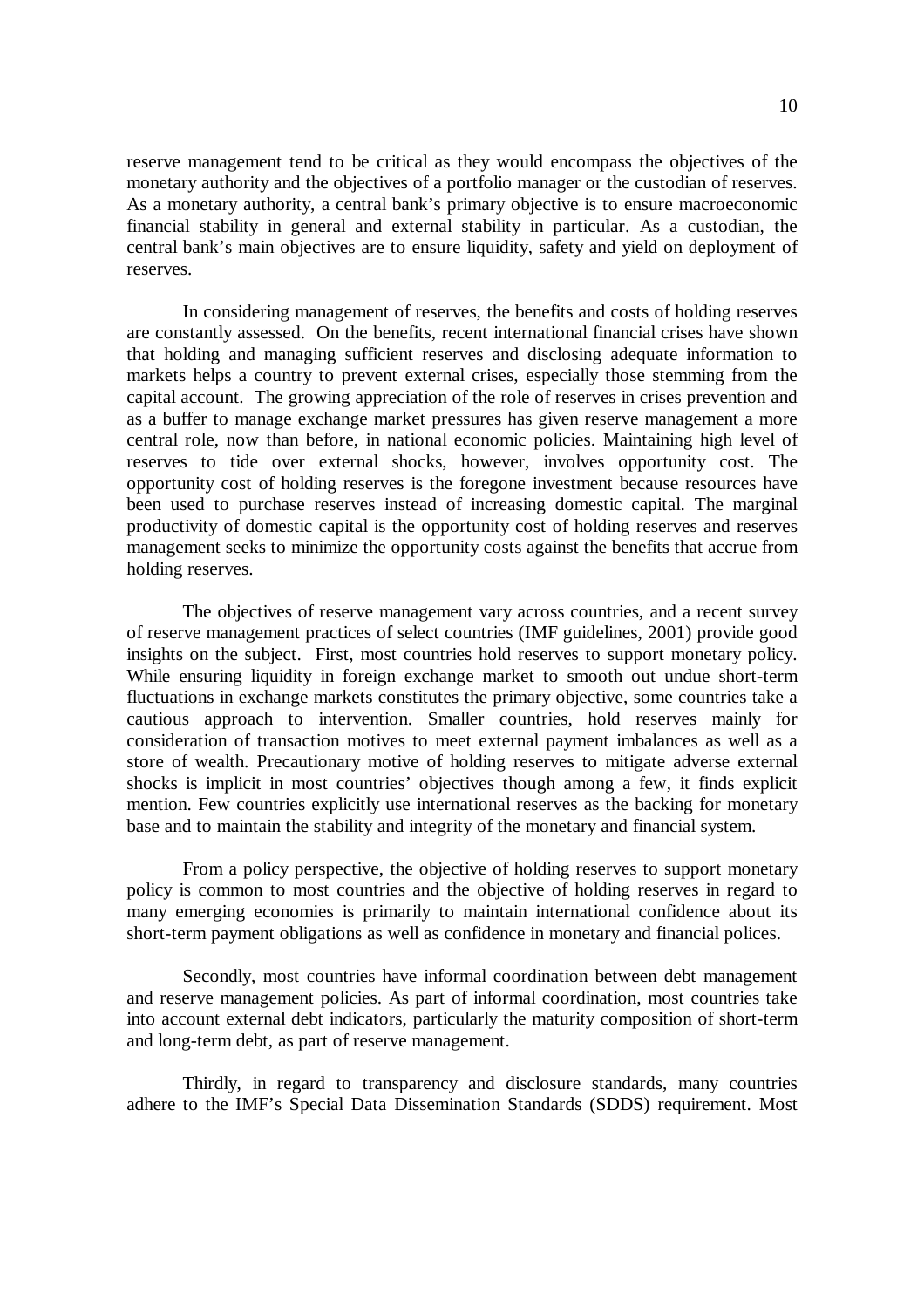countries publish data on external debt and reserves on an annual basis in either their central bank annual reports or other reports of Government.

Fourthly, liquidity and safety (low risks) prevail upon reserve management entities in most countries as part of objective of reserve management. The yield objective is secondary to most countries in reserve management.

Fifthly, most countries use benchmarks for managing currency composition of reserves though information to the public about the benchmarks for the underlying currency composition of reserves is generally not made available. Information about the underlying norms for adopting the benchmarks are, however available in a number of countries.

#### Management of Forex Reserves in India

In India, legal provisions governing management of forex reserves are set out in the RBI Act and Foreign Exchange Management Act, 1999 and they also govern the open market operations for ensuring orderly conditions in the forex markets, the exercise of powers as a monetary authority and the custodian in regard to management of foreign exchange assets.

In practice, holdings of gold have been virtually unchanged other than occasional sales of gold by the government to the RBI. The gold reserves are managed passively. Currently, accretion to foreign currency reserves arises mainly out of purchases by RBI from the Authorised Dealers (i.e. open market operations), and to some extent income from deployment of forex assets held in the portfolio of RBI (i.e. reserves, which are invested in appropriate instruments of select currencies). The RBI Act stipulates the investment categories in which RBI is permitted to deploy its reserves. The aid receipts on government account also flow into reserves. The outflow arises mainly on account of sale of foreign currency to Authorised Dealers (i.e. for open market operations). There are occasions when forex is made available from reserves for identified users, as part of strategy of meeting lumpy demands on forex markets, particularly during periods of uncertainty. The net effect of purchases and sale of foreign currency is the most determining one for the level of forex reserves, and these include such sale or purchase in forward markets (which incidentally is very small in magnitude).

While operationally the level of reserves is essentially a result of sale and purchase transactions, the level is also one of the objectives of exchange rate policy, and the issue needs to be considered in the overall context of exchange rate management. The exchange rate is determined by the market, i.e. forces of demand and supply. The objectives and purposes of exchange rate management are to ensure that economic fundamentals are reflected in the external value of the rupee as evidenced in the sustainable current account deficit. Subject to this general objective, the conduct of exchange rate policy is guided by three major purposes: first, to reduce excess volatility in exchange rates, while ensuring that the movements are orderly and calibrated; second, to help maintain an adequate level of foreign exchange reserves and third, to help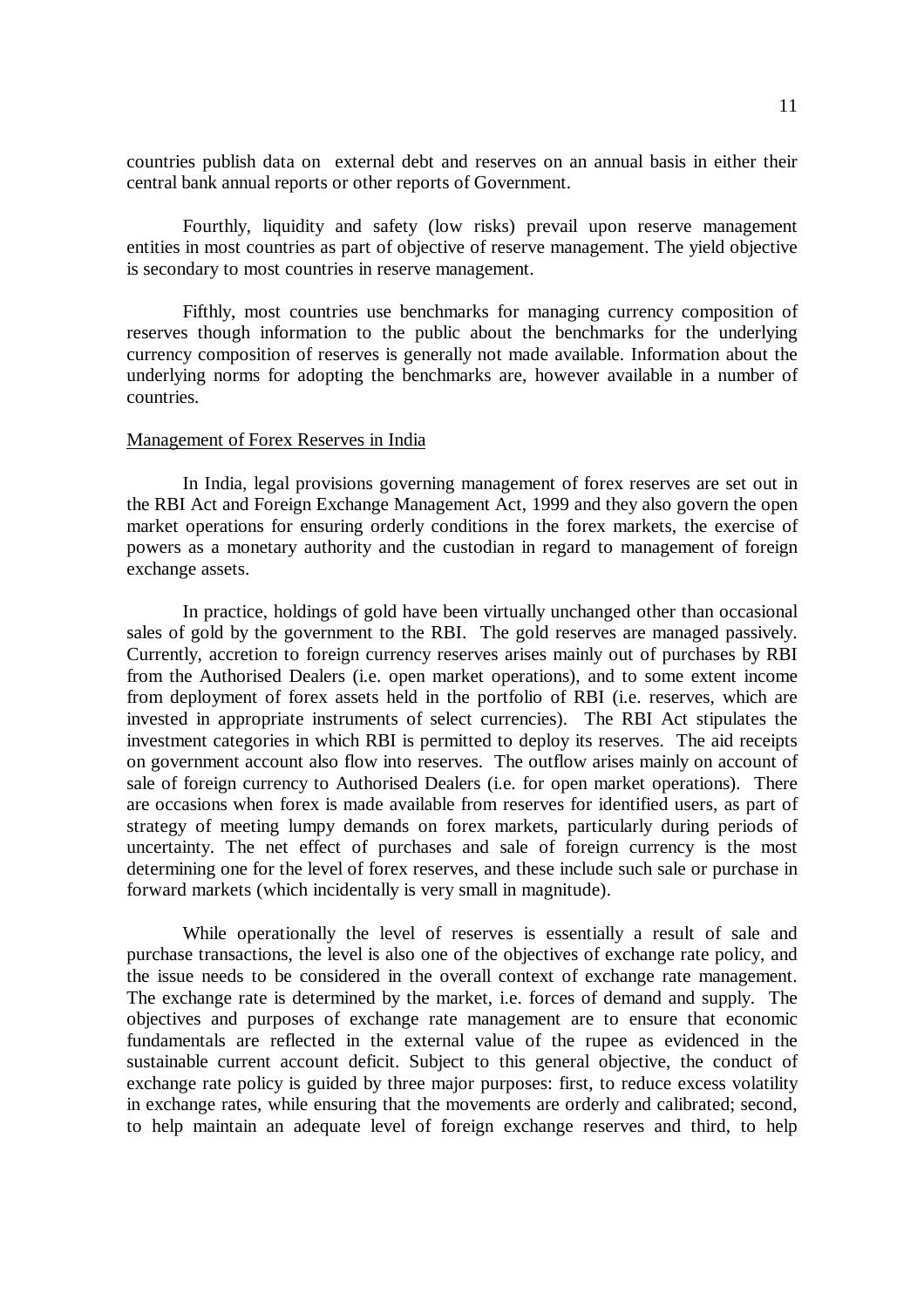eliminate market constraints with a view to the development of a healthy foreign exchange market. Basically, the policy is aimed at preventing destabilizing speculation in the market while facilitating foreign exchange transactions at market rates for all permissible purposes. RBI makes sales and purchases of foreign currency in the forex market, basically to even out lumpy demand or supply in the thin forex market; large lumpiness in demand is mainly on account of oil imports, leads and lags and external debt servicing on Government account. Such sales and purchases are not governed by a predetermined target or band around the exchange rate.

The essence of portfolio management of reserves by the RBI is to ensure safety, liquidity and optimization of returns. The reserve management strategies are continuously reviewed by the RBI in consultation with Government. In deploying reserves, attention is paid to the currency composition, duration and instruments. All of the foreign currency assets are invested in assets of top quality while a good proportion should be convertible into cash at short notice. The counterparties with whom deals are conducted are also subject to a rigorous selection process. In assessing the returns from deployment, the total return (both interest and capital gains) is taken into consideration. Circumstances such as lumpy demand and supply in reserve accretion are countered through appropriate immunization strategies in deployment. One crucial area in the process of investment of the foreign currency assets in the overseas markets, relates to the risk involved in the process viz. credit risk, market risk and operational risk. While there is no set formula to meet all situations, RBI utilizes the accepted portfolio management principles for risk management.

# Forex Reserves and Quasi-fiscal Activities

Central Banks perform a number of Quasi Fiscal Activities (QFAs). QFAs can be defined as an operation or measure carried out by a central bank with an effect that can, in principle, be duplicated by budgetary measures in the form of an explicit tax, subsidy or direct expenditure and that has or may have an impact on the financial operations of the central bank. In a broader sense, QFAs also include certain activities, such as, those relating to exchange rates, open market operations and cash reserve ratio, which have fiscal implications but cannot be obviously duplicated in terms of explicit taxes and subsidies in the budget. Central banks' QFAs broadly arise from their role as a regulator of the financial system, as a banker to the government, and as a regulator of the foreign exchange system.

QFAs of the central bank as a regulator of the foreign exchange often pertain to exchange rate and sterilized operations to offset the effect of unusual cross border capital flows.

Impact of QFAs is difficult to quantify. First, the impact of QFAs is merged with the impact of other operations and thereby is reflected in the consolidated picture in the balance sheet of the central bank. It has not been possible to separate in the balance sheets the impact emerging exclusively from the QFAs from other operations. Secondly, market clearing rates cannot be accurately predicted in an administered interest rate regime and therefore, it would be difficult to estimate the element of subsidy/tax involved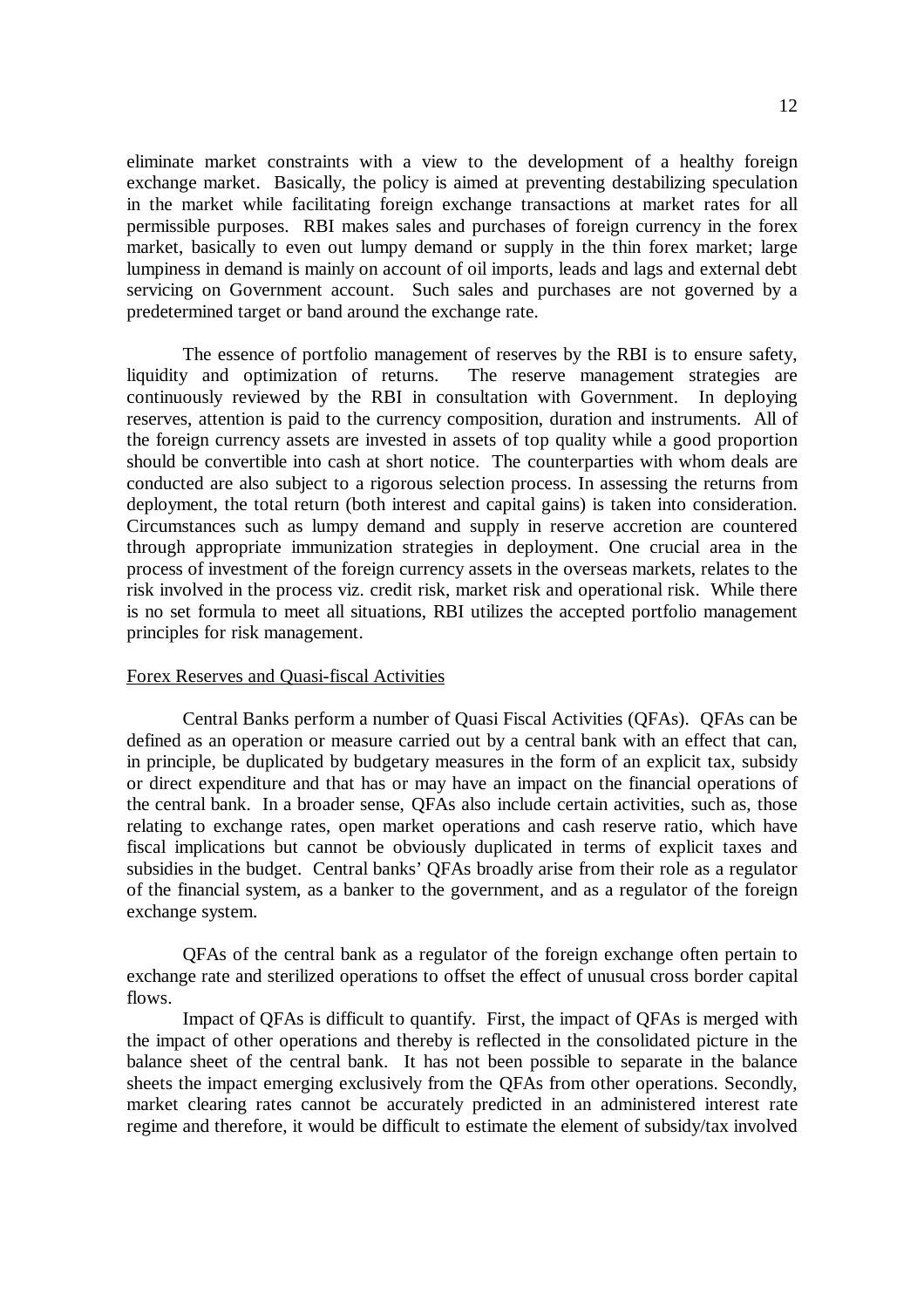in such operations. Thirdly, the QFAs are performed on an ongoing basis covering innumerable transactions and, therefore, their measurement is virtually impossible. Fourthly, the impact of certain QFAs like credit ceiling and exchange related measures are not certain.

On a very general plane it can be argued that sterilised intervention by the central bank to contain the liquidity impact of capital flows often involve a trade-off between low return assets and high return assets as far as the Central Bank is concerned. Earning from the deployment of foreign exchange is understandably lower than the interest loss on account of open market sale of government securities essentially due to interest rate differentials.

### Communications Policies

Issues in transparency and disclosure constitute an important aspect of reserve management, within the broader framework of monetary, fiscal and financial polices. Thus, the policy as well as all relevant information are articulated through a variety of means from time to time, the most significant being the Monetary and Credit Policy Statements by Governor, RBI. The speeches of Governor and Deputy Governors are important sources of policy analysis, actions and intentions. The Annual Reports of RBI provide authentic version of RBI's perspective as approved by its Board. The Report on Currency and Finance provides research output from the professionals in RBI. The periodical publications, Press Releases and Discussion Papers are also important sources of information.

The RBI has been providing, on a regular basis, appropriate data directly relating to foreign exchange market operations. The RBI publishes daily data on exchange rates, forward premium, foreign exchange turnover etc. in the Weekly Statistical Supplement (WSS) of the RBI Bulletin with a time lag of one week, the movement in foreign exchange reserves of the RBI on a weekly basis are also published. The RBI publishes data on nominal effective exchange rate (NEER) and real effective exchange rate (REER), RBI's purchases and sales in the foreign exchange market along with outstanding forward liabilities on reserves, etc., in the RBI Bulletin with a time lag of one month. A 5-country and a 36-country trade based NEER and REER is published in the RBI Bulletin. The RBI has all along, been ahead of many developing and industrial country central banks, been publishing the size of its gross intervention (purchase and sale) per month and its net forward liability position. The daily reference rate of US dollar and Euro as well as the middle rates for four major currencies, viz., US dollar, GBP, Euro and Japanese yen are also available in the RBI website.

As a part of the Special Data Dissemination Standards, IMF prescribed a data template for disclosure of the International reserves and foreign currency liquidity in respect of countries, which have subscribed to SDDS. India's approach to reserve management closely follows international standards and codes, especially with regard to transparency, disclosure, accountability and data dissemination of foreign reserves. India is among the 49 countries, which have adopted the SDDS template for publication of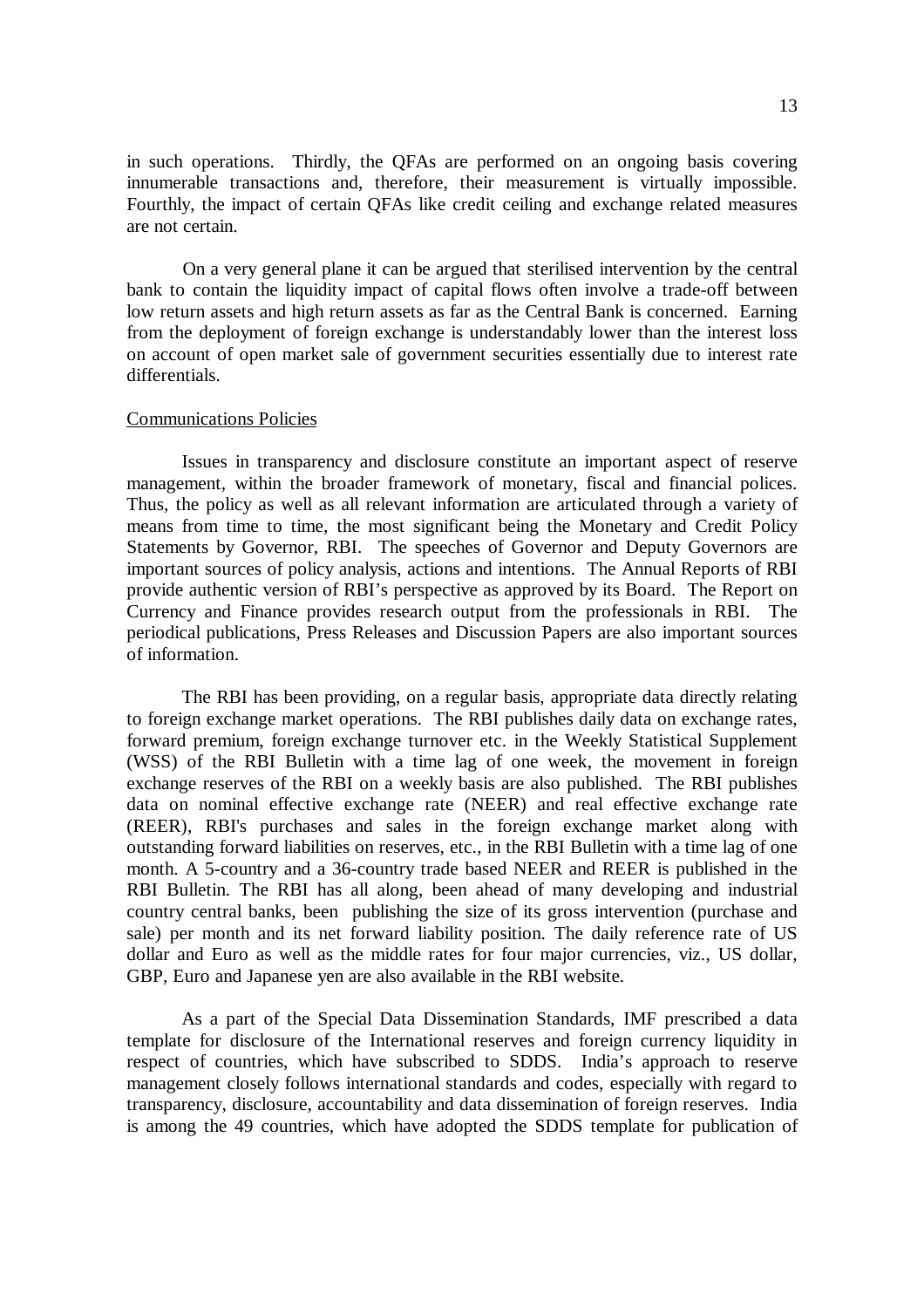detailed data on forex reserves. The data template provides some information on a number of parameters including currency composition, deployment of forex reserves and forward positions. These data are made available on monthly basis in the RBI website as well as the country section of the IMF SDDS site, from the month of October, 2001.

# **Issues**

It is proposed to consider five sets of issues covering policy matters; adequacy; costs and benefits; management aspects; and dissemination of information.

#### Policy Matters

First, a critical issue is whether all the external assets are readily available for use. The management of foreign currency assets in India ensures such availability though in respect of a large part of gold which is a small part of official reserves, the quality is not in a form that is readily accepted in international financial markets. There is no likelihood of use of gold in reserves in the foreseeable future. Nevertheless, India has devised mechanisms by which a part of the gold holdings of RBI could be converted into usable foreign currency. An incidental issue relates to the policy on enhancement or otherwise of gold component in the foreign exchange reserves and the way it is managed. The proportion of gold in our reserves is coming down in view of accretion to foreign currency reserves and the policy in regard to both holdings and management has been passive.

Secondly, an issue common to many central banks is the advantage in clearly spelling out policy objectives in regard to forex reserves. The mandate as well as the practice in India clearly indicate that maintaining stability is an overriding objective but the detailing of objectives has to reckon the changing circumstances. As explained in the presentation on evolution of policy in India, a very dynamic view, based on multiple indicator approach has been adopted. In this background, the practice of detailing of the context and objectives as is being done in the recent Monetary and Credit Policy Statements of Governor Jalan appears to be very appropriate; since such statements indicate the objectives *ex ante*, supplementing the earlier practice of reporting the policy and management, *ex post* in the Annual Report. The major objective as articulated in recent Policy Statements appears to be to infuse and sustain confidence in the financial markets on our liquidity position and operate therein as appropriate, with a view to containing volatility in forex markets and contributing to financial stability.

#### Adequacy or Appropriate Level

First, the dominant concern of policy is maintaining confidence in our ability to provide liquidity and, there is no precise way of defining at what level the confidence factor would be undermined. In practice, policy makers should make judgements on (a) the difficulties in reviving confidence once it starts getting eroded; (b) the focus of market participants on incremental changes more than total size; and (c) demonstration of willingness to use the reserves when warranted without committing to do so and getting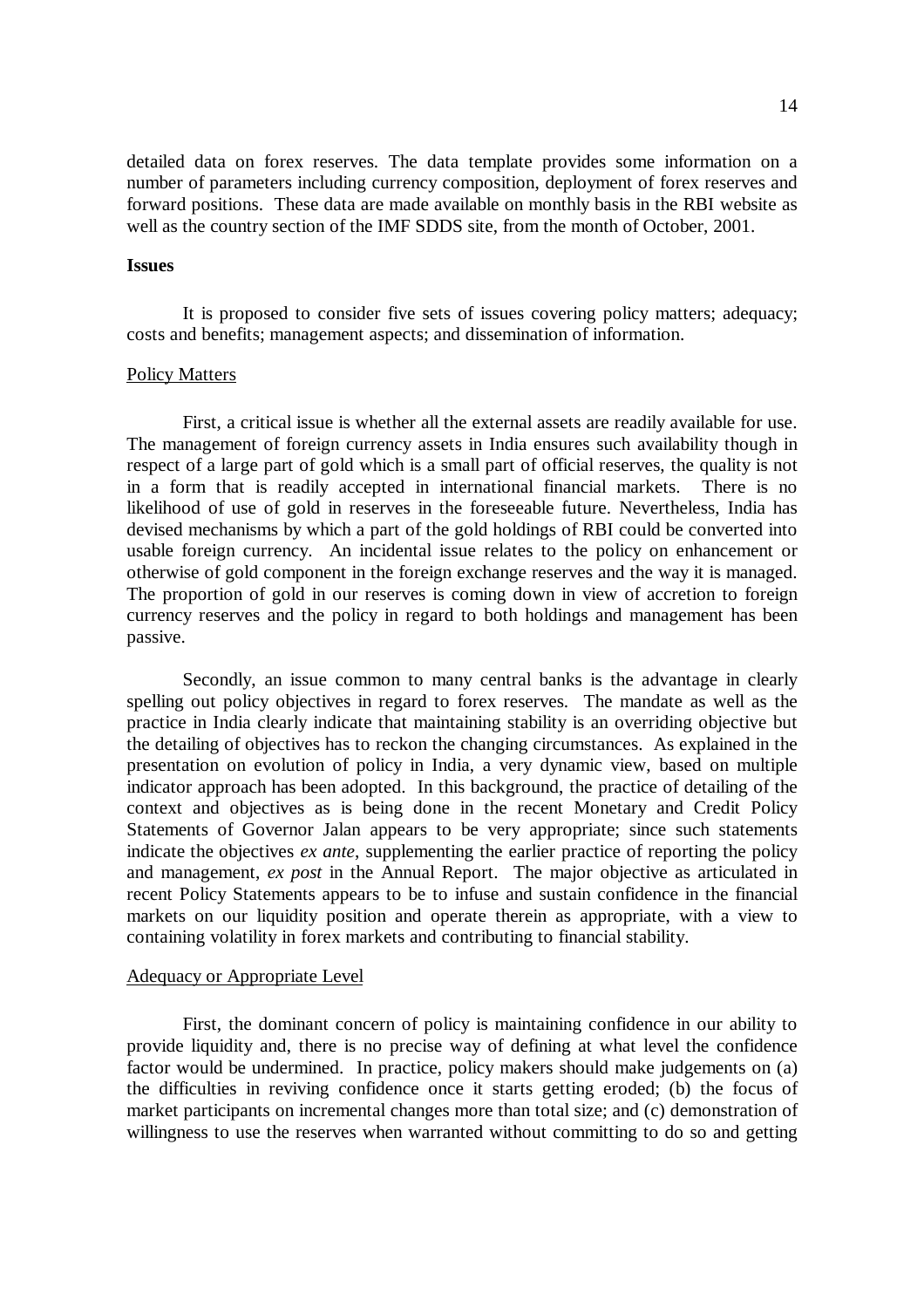locked into a straight jacket situation. The issue of managing the level of reserves thus becomes, in many ways, as important as the level itself.

Secondly, there are judgements involved in assessing whether the level of forex reserves provides comfort in the face of some weakness in domestic fundamentals. Such a comfort will perhaps not be forthcoming if the current account deficit is not sustainable or exchange rate is highly overvalued. For example, it has been argued that high level of reserves could, under some circumstances, give comfort against weaknesses in the financial sector or high public debt or encourage laxity in financial and fiscal policies.

Thirdly, many indicators of adequacy of reserves do, to a significant extent, capture the potential for drawdown by non-residents while the factors governing drawdown by residents through capital flight are not easily assessed. Hence, the domestic perceptions of level of reserves add to the comfort in withstanding drawdown through capital flight, and experience indicates that crisis of confidence in currency often originates among residents.

Fourthly, the leads and lags in trade and even invisibles can significantly influence supply and demand in markets, particularly when markets are not fully developed. How should reserve adequacy be assessed with reference to prevalence of such leads and lags? If the leads and lags can be demonstrably impacted by discretionary administrative measures, the amount of reserves needed to moderate such leads and lags may be reduced.

Fifthly, where there is lumpiness in demand and supply as is the case in India, the forex reserves have to be used for meeting the temporary mismatches in forex markets. In such a situation, the incremental changes in the level of forex reserves may also be correspondingly large. There is a tendency among the analysts and media to react negatively to erosion in a more intensive way and positively to addition to reserves in a less intensive way. A higher level of reserves may possibly give greater scope for changes by making them appear marginal.

Sixthly, it was widely felt that contingent credit lines from private sector could be negotiated and thus actual level of forex reserves to be maintained may be correspondingly brought down. The Contingency Credit Line (CCL) from the International Monetary Fund could also have similar effect. India had not accessed this facility, and in any case, experience of other countries has not been very satisfactory on this.

Seventhly, bilateral or multilateral relations at government level do provide some indications, though on a judgemental basis, of the forex resources that may be readily accessed in case of difficulties. In other words, geopolitical factors do give different levels of comfort of ready availability of forex resources from official sector through bilateral or multilateral channels. India has to constantly make and review its assessment of such access, noting that adequacy of forex reserves needs to be assessed with reference to changing perceptions of the economy in the market place as well as among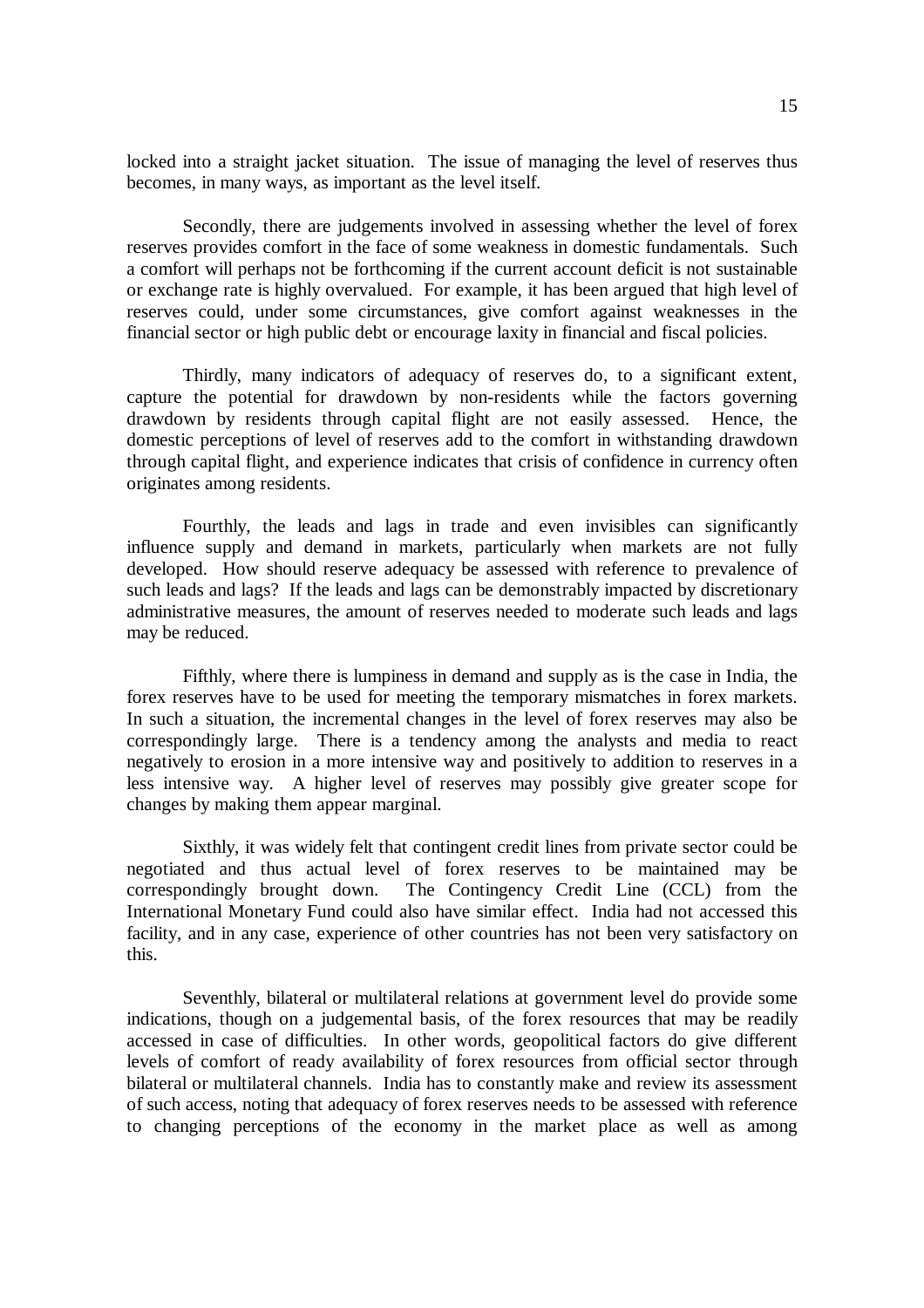governments or the official sector. In brief, a practical issue is, how much of judgemental, non-economic, and non-market considerations are relevant in assessing adequacy of forex reserves?

#### Cost and Benefits

First, a major question on the level of reserves relates to the scope for measuring overall economic costs and benefits of holding reserves. While concepts of marginal social costs, or opportunity costs are useful for analytical purposes, computation is difficult though assessments are not impossible.

Second, if it is assumed that the direct financial cost of holding reserves is the difference between interest paid on external debt and returns on external assets in reserves, such costs have to be treated as insurance premium to assure and maintain confidence in the availability of liquidity. The benefits of such a premium are not merely in terms of warding off risks but also in terms of better credit rating and finer spreads that many private participants may get while contracting debt. The costs of comfort level in reserves are often met by some benefits, but both are difficult to measure, in financial or economic, and in quantitative terms.

Third, if the level of reserves is considered to be significantly in the high comfort zone, it may be possible to add greater weight to return on forex assets than on liquidity thus reducing net costs if any, of holding reserves.

Fourth, such calculations of costs of holding reserves by comparing return on forex reserve with costs of external debt may imply that addition to reserves has been made by contracting additional external debt. In India, almost the whole of addition to reserves in the last few years has been made while keeping the overall level of external debt almost constant.

Fifth, the costs and benefits of adding or not adding to reserves should be assessed with a medium-term view. For example, in case there is uncertainty about capacity to acquire needed reserves at a later date, a country may prefer to acquire them sooner than later. Indeed, an inter-temporal view of the adequacy as well as costs and benefits of forex reserves may be in order.

Finally, it is necessary to assess the costs of not adding to reserves through open market operations at a time when the capital flows are strong. In other words, the costs and benefits of forex reserves may have something to do with the open market operations, both in money and forex markets than merely the level itself. In brief, the costs and benefits arise as much out of open market operations of the central bank as out of management of levels of reserves.

## Management Aspects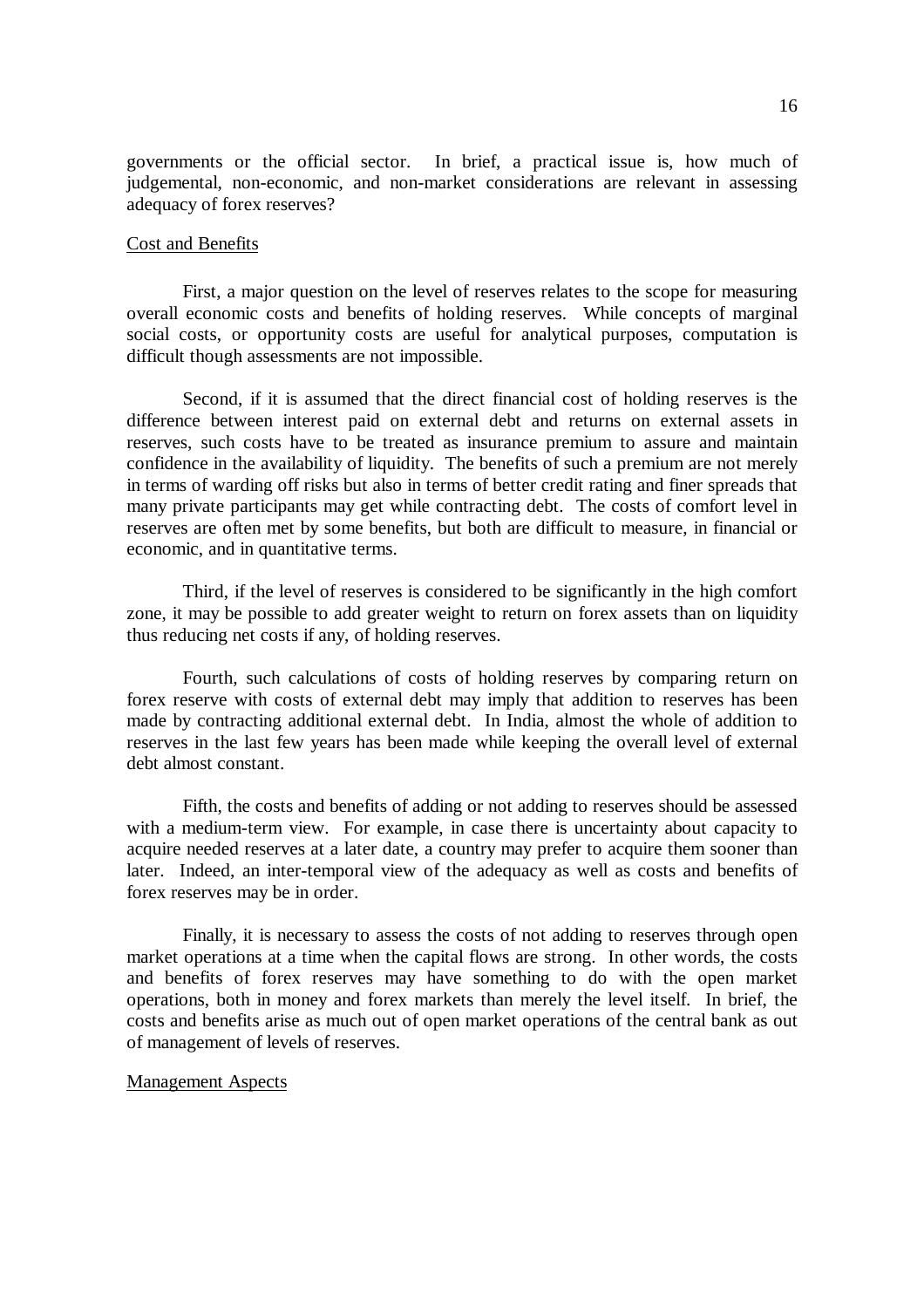First, sound legislative framework and institutional arrangements are fully in place, with RBI being the owner and custodian of reserves, but operating in consultations with government as necessary. There is no particular need for any changes in this regard.

Second, RBI does not have the legal authority to borrow or draw against external credit lines from the non-official sector. Should there be enabling changes in the law? Similarly, there are severe legal limitations on active management of gold reserves to optimise returns and should they be relaxed? Deep seated conservatism is reflected in hesitancy to alter the legislative framework.

Thirdly, there is close co-ordination between the RBI and Government with regard to magnitudes, composition and maturities of external debt, both in official and private sector. Such co-ordination as it exists today is clearly enhancing the effectiveness of reserve management.

Fourthly, co-ordination between monetary, exchange rate and reserve management is extremely important and it is ensured operationally and articulated publicly through the Monetary and Credit Policy Statements, in a comprehensive manner.

# **Random Thoughts**

First, there are important factors that contributed to the comfortable accretion to reserves in the last five years but often go unnoticed in any review of external sector policies in India. (a) The liberalisation of imports of gold has brought a large segment of unofficial imports and forex market into the official sector and reduced large transaction costs incurred in foreign exchange. In fact, meaningful development of forex markets was enabled by this measure and consequently effectiveness of intervention in forex markets enhanced. (b) Furthermore, abolition of automatic monetization, and marketisation of Government borrowings provided opportunities to sterilize the capital inflows. In other words, large capital flows could be absorbed into the forex reserves without seriously imparting volatility in forex or money markets because of simultaneous actions taken to develop these markets. In fact, there are occasions in recent years when RBI converted non-marketable government securities (a*d-hoc* treasury bills) in its portfolio into marketable ones by appropriate arrangements with government, to enhance its capacity to conduct open market operations. The criticality of the state of financial markets in the management of capital flows and forex reserves needs to be appreciated.

Second, it is justifiable to ask about the prospects for reserve levels increasing in future. It must be recognised that two factors are responsible for significant addition to reserves in the recent past viz., a far lower level of current account deficit (CAD) than the expected sustainable level of about 2 per cent of Gross Domestic Product (GDP) each year, and continued inflow of capital especially of non-debt creating flows as more or less planned. In this background, financing of an average CAD of about 2.8 per cent of GDP as projected in the approach paper to the Tenth Five Year Plan, would require a minimum of two-fold increase in the size of annual capital flows from the present level. As indicated in the RBI Annual Report 2000-01, this would imply that the net capital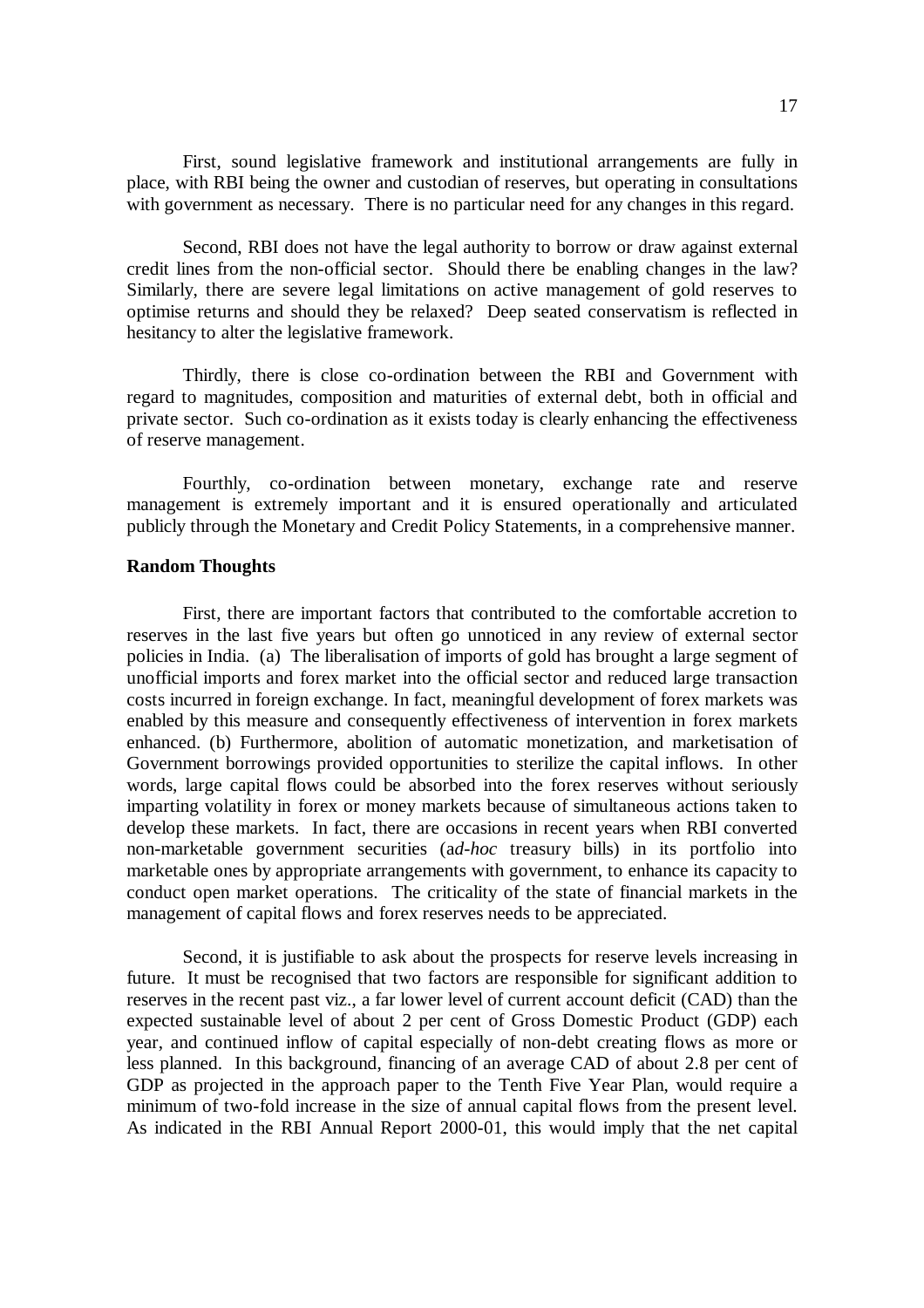flows would have to increase from about US \$ 10 billion in the initial year of the Tenth Plan to about US \$ 40 billion in the terminal year or an average of US \$ 20 billion per annum during the Tenth Plan period.

From a policy perspective, there are two facets of this coordination. To mobilise capital flows of this order, international investor confidence is critical. In order to maintain international confidence in the ability of the country's payment position, accumulation of reserves at a higher level is an important prerequisite. Moreover, in the event of capital flows of this order, the concern would be on absorption of such flows and its associated monetary impact. Policy coordination has to be put in place to synchronise the sustainable current account deficit with sustainable economic growth and maintain adequate forex reserves

Third, in this regard, an interesting issue is whether there are circumstances when external borrowings need to be resorted to, merely to add to forex reserves. Review of literature certainly provides justification for such actions, especially when the issue of restoring or maintaining confidence in credit rating in external debt is involved. Similarly, such actions may be needed if sentiment in market needs to be influenced by the process. Finally, given the overall impact of increases in both forex reserves and external debt, it is possible to visualize circumstances when such operations are optimal.

Fourth, are there alternatives to managing liquidity through maintaining reserves? In this regard, further explorations on the concept of "national liquidity" articulated in BIS Policy Papers No. 8, September 2000 appear to be useful. Recent crises have shown that countries can be faced with liquidity problems not only because of the foreign assets and liabilities of the government and central bank, but also because of the foreign currency liabilities of the banks and even the corporate sector. A crucial difference between domestic and foreign currency debt is that the authorities can provide virtually unlimited domestic currency liquidity, but are tightly constrained in their provision of foreign currency liquidity. This has led to consideration of a broad concept of "national liquidity", though the relevance of a national balance sheet for policy purposes is controversial. One polar view is that the external deficits and debt that are the result of decisions of the private sector – and not due to government borrowing – are of little concern to policymakers. Such a view may be taken by industrial countries since their access to international liquidity at zero risk spreads is normally assured. However, for emerging economies there are some arguments in favour of national balance sheet and national liquidity. Large net borrowings by some entities in the economy tend to increase country risk premia and thus raise the interest rate charged to all borrowers. One solution that has been suggested to counter any such externalities would be to internalise them through some form of tax on foreign borrowing or to impose some controls. Furthermore, the exchange rate would overshoot if a country's access to capital markets dried up and it were suddenly forced to repay its foreign currency obligations, and this would cause a deep recession. Private sector external debt decisions have, in fact, impinged on fiscal management and balance sheets of official sector in several ways in the context of recent crises. Thus, an important policy aspect is the question of whether and how the official sector should take account of the maturity and currency mismatches of the private sector in structuring its own foreign assets and liabilities.